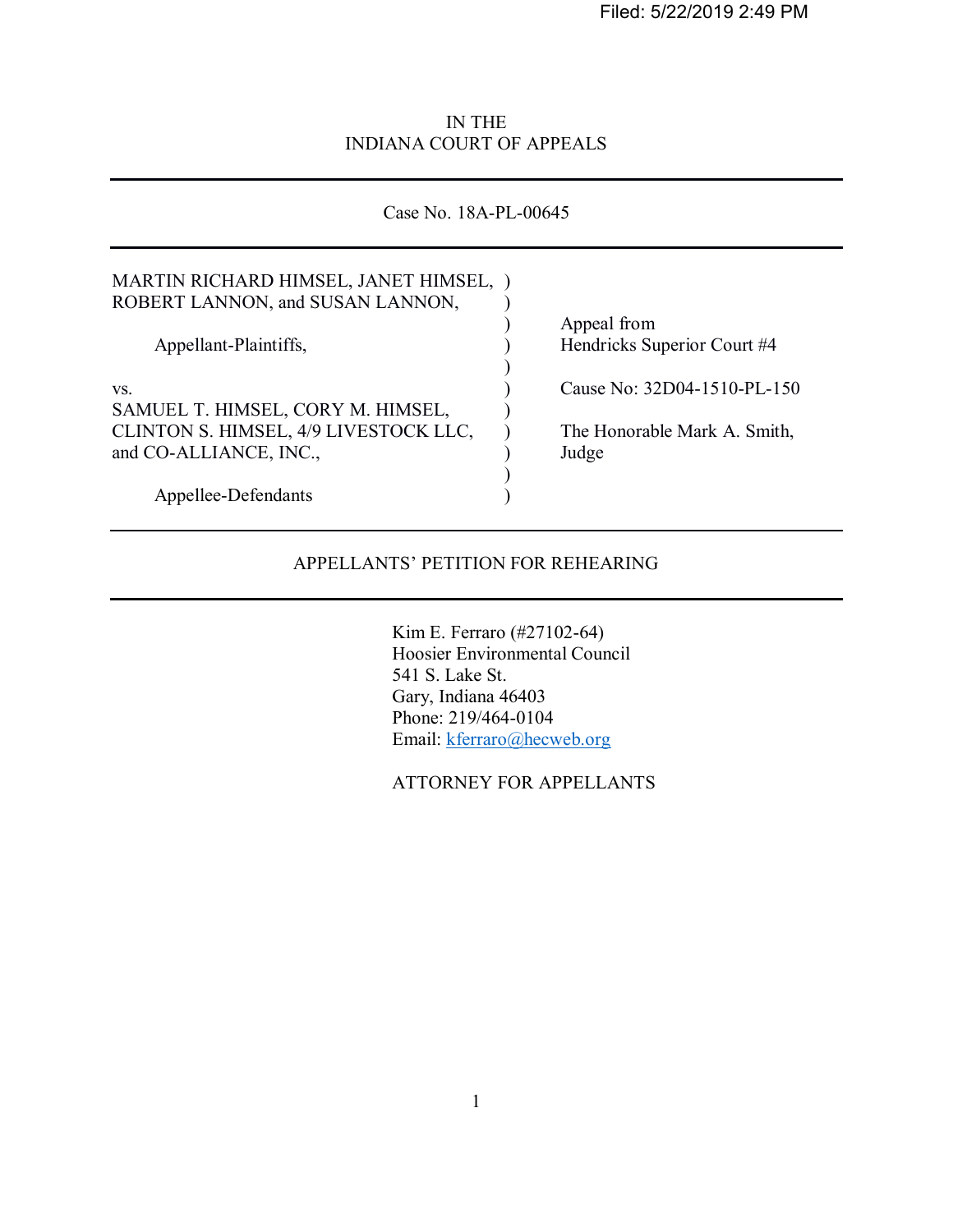# **TABLE OF CONTENTS**

| <b>TABLE OF CONTENTS</b>                                                                                                                           |  |
|----------------------------------------------------------------------------------------------------------------------------------------------------|--|
| TABLE OF AUTHORITIES                                                                                                                               |  |
| <b>STATEMENT OF ISSUES</b>                                                                                                                         |  |
| Н.                                                                                                                                                 |  |
| <b>ARGUMENT</b><br>Ш.                                                                                                                              |  |
| The RTFA Does Not Immunize Agricultural Operations From Negligence and Trespass<br>A.                                                              |  |
|                                                                                                                                                    |  |
| The RTFA Does Not Require a Plaintiff to Exhaust Administrative Remedies<br>В.                                                                     |  |
| 1.                                                                                                                                                 |  |
| The RTFA does not provide a per se defense to negligence based on compliance with<br>2.<br>regulations.<br>10                                      |  |
| If the Decision to Change the Type or Size of an Agricultural Operation is Unreasonable,<br>C.<br>it is "Negligent Operation" under the RTFA<br>11 |  |
| The Court Ignored Evidence Precluding Summary Judgment on Negligence and Trespass<br>D.<br>                                                        |  |
| 1                                                                                                                                                  |  |
| 2.                                                                                                                                                 |  |
| The RTFA Does Not Protect an Agricultural Operation that Becomes a Nuisance After its<br>E.                                                        |  |
| First Year of Operation, if it Would Have Been a Nuisance During that First Year15                                                                 |  |
| IV. CONCLUSION.                                                                                                                                    |  |
| 18                                                                                                                                                 |  |
| <b>CERTIFICATE OF SERVICE</b><br>18                                                                                                                |  |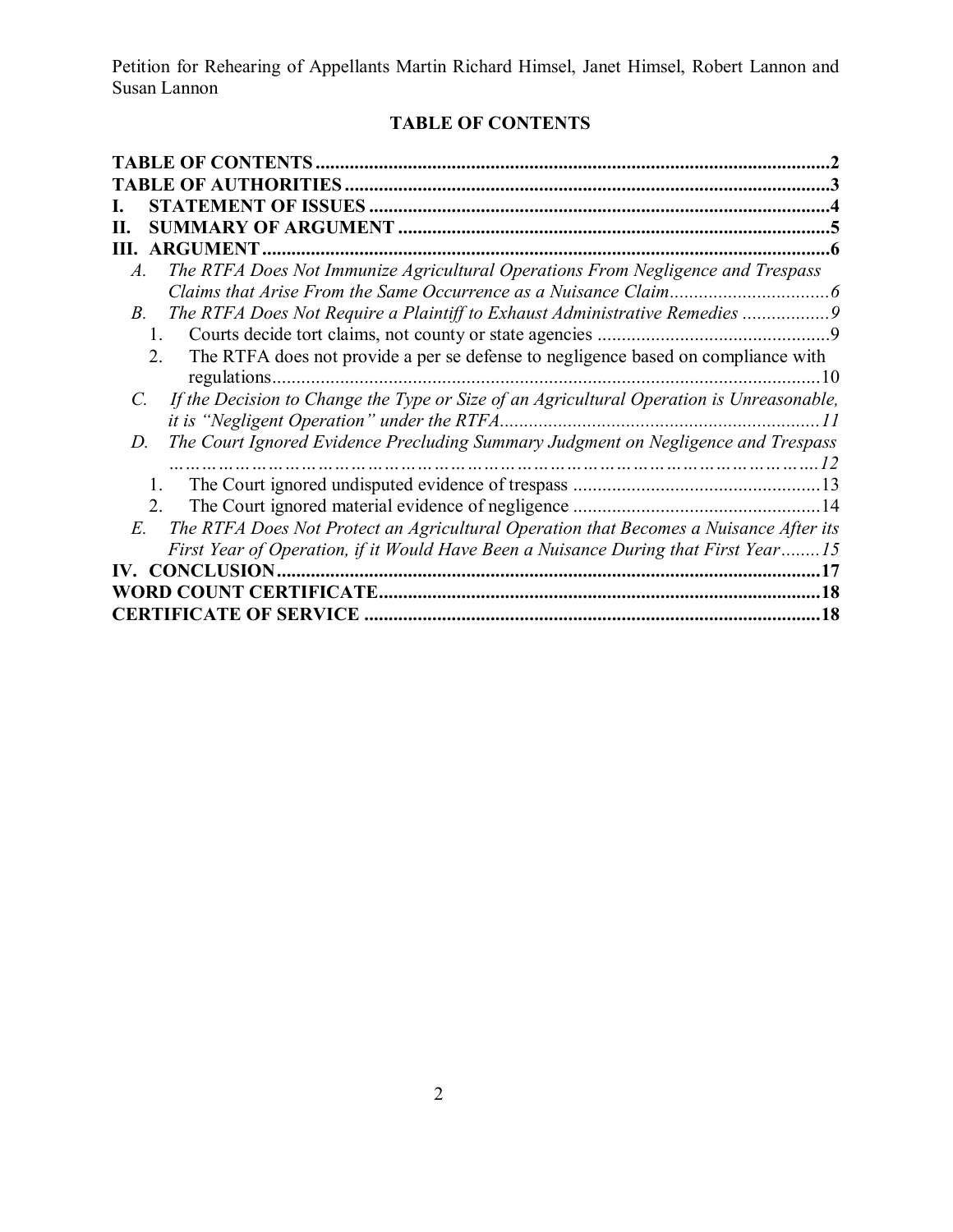# **TABLE OF AUTHORITIES**

| <b>CASES</b>                                                                               |
|--------------------------------------------------------------------------------------------|
| B&B, LLC v. Lake Erie Land Co., 943 N.E.2d 917 (Ind. Ct. App. 2011) 14                     |
|                                                                                            |
|                                                                                            |
| Dalzell v. Country View Family Farms, LLC, 517 F. App'x 518 (7th Cir. 2013) 15             |
|                                                                                            |
|                                                                                            |
|                                                                                            |
|                                                                                            |
|                                                                                            |
|                                                                                            |
|                                                                                            |
|                                                                                            |
| KB Home Indiana Inc. v. Rockville TBD Corp., 928 N.E.2d 297 (Ind. Ct. App. 2010)           |
|                                                                                            |
|                                                                                            |
|                                                                                            |
|                                                                                            |
| Simon Prop. Grp., L.P. v. Acton Enterprises, Inc., 827 N.E.2d 1235 (Ind. Ct. App. 2005) 12 |
| Smith v. Dunn Hosp. Grp. Manager, Inc., 61 N.E.3d 1271 (Ind. Ct. App. 2016) 5,8 9, 11, 16  |
|                                                                                            |
| TDM Farms v. Wilhoite Family Farm, LLC, 969 N.E.2d 97 (Ind. Ct. App. 2012)14               |
|                                                                                            |
| <b>STATUTES</b>                                                                            |
| Emergency Planning and Community Right-to-Know Act, 42 U.S.C. §§1001, et seq.  14, 15      |
|                                                                                            |
|                                                                                            |
|                                                                                            |
|                                                                                            |
| CONSTITUTIONAL PROVISIONS                                                                  |
|                                                                                            |
|                                                                                            |
| <b>LEGISLATIVE ACTIONS</b>                                                                 |
|                                                                                            |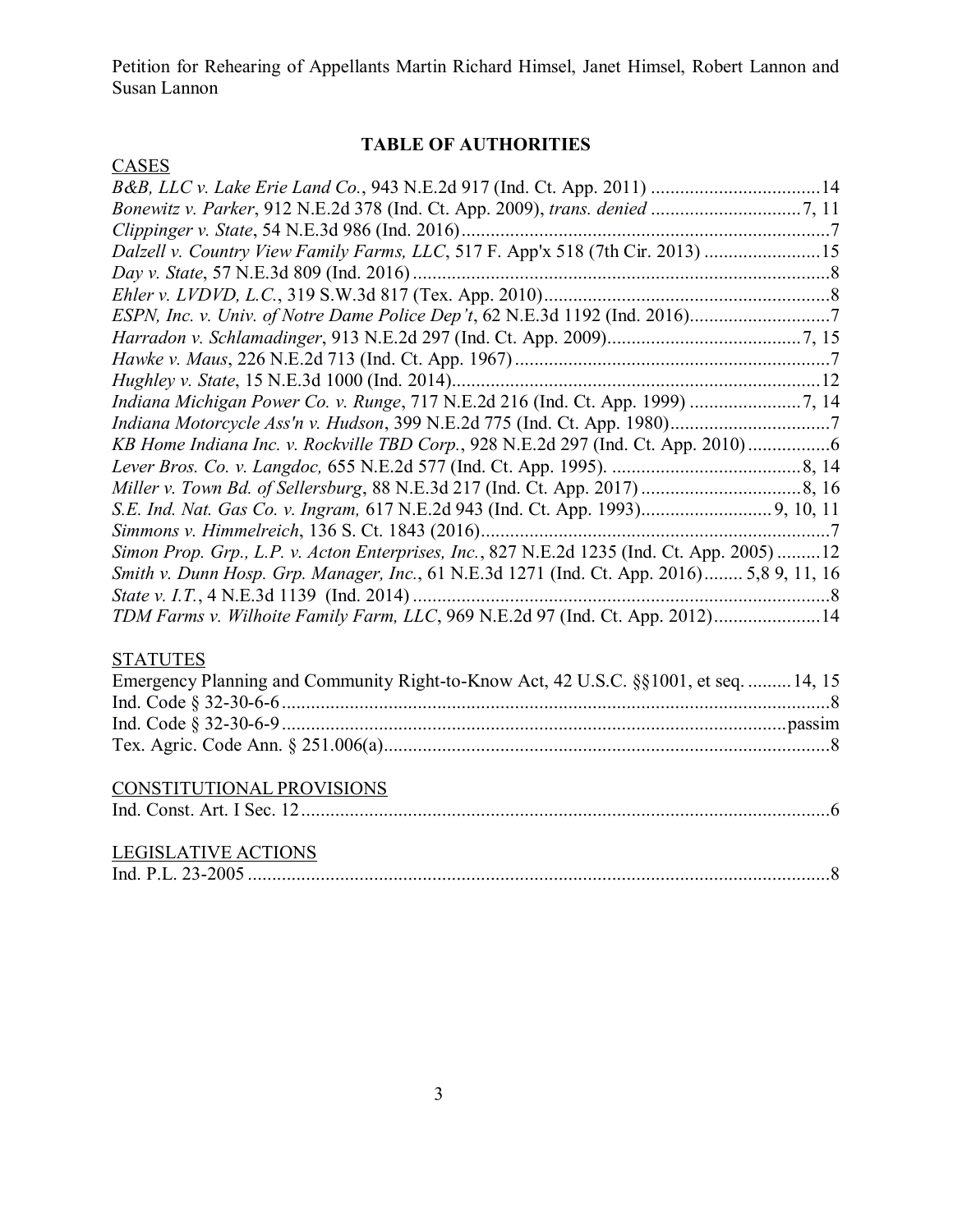> IN THE INDIANA COURT OF APPEALS

| Case No. 18A-PL-00645                                                      |                              |  |
|----------------------------------------------------------------------------|------------------------------|--|
| MARTIN RICHARD HIMSEL, JANET HIMSEL, )<br>ROBERT LANNON, and SUSAN LANNON, |                              |  |
|                                                                            | Appeal from                  |  |
| Appellant-Plaintiffs,                                                      | Hendricks Superior Court #4  |  |
| VS.<br>SAMUEL T. HIMSEL, CORY M. HIMSEL,                                   | Cause No: 32D04-1510-PL-150  |  |
| CLINTON S. HIMSEL, 4/9 LIVESTOCK LLC,                                      | The Honorable Mark A. Smith, |  |
| and                                                                        | Judge                        |  |
| CO-ALLIANCE, INC.,                                                         |                              |  |
| Appellee-Defendants                                                        |                              |  |

#### APPELLANTS' PETITION FOR REHEARING

#### **I. STATEMENT OF ISSUES**

The Himsels and Lannons respectfully request this Court to reconsider its Opinion 18A-PL-645 of April 22, 2019 ("the Opinion") affirming summary judgment on their tort claims and to correct the following errors:

- A. Summary judgment is not warranted under Indiana's Right to Farm Act ("RTFA") on negligence and trespass claims that arise from the same occurrence as a nuisance claim.
- B. The RTFA does not require a plaintiff to exhaust administrative remedies before bringing a tort claim against an agricultural operation.
- C. The RTFA does not limit the scope of agricultural operator's duty of care to mere regulatory compliance.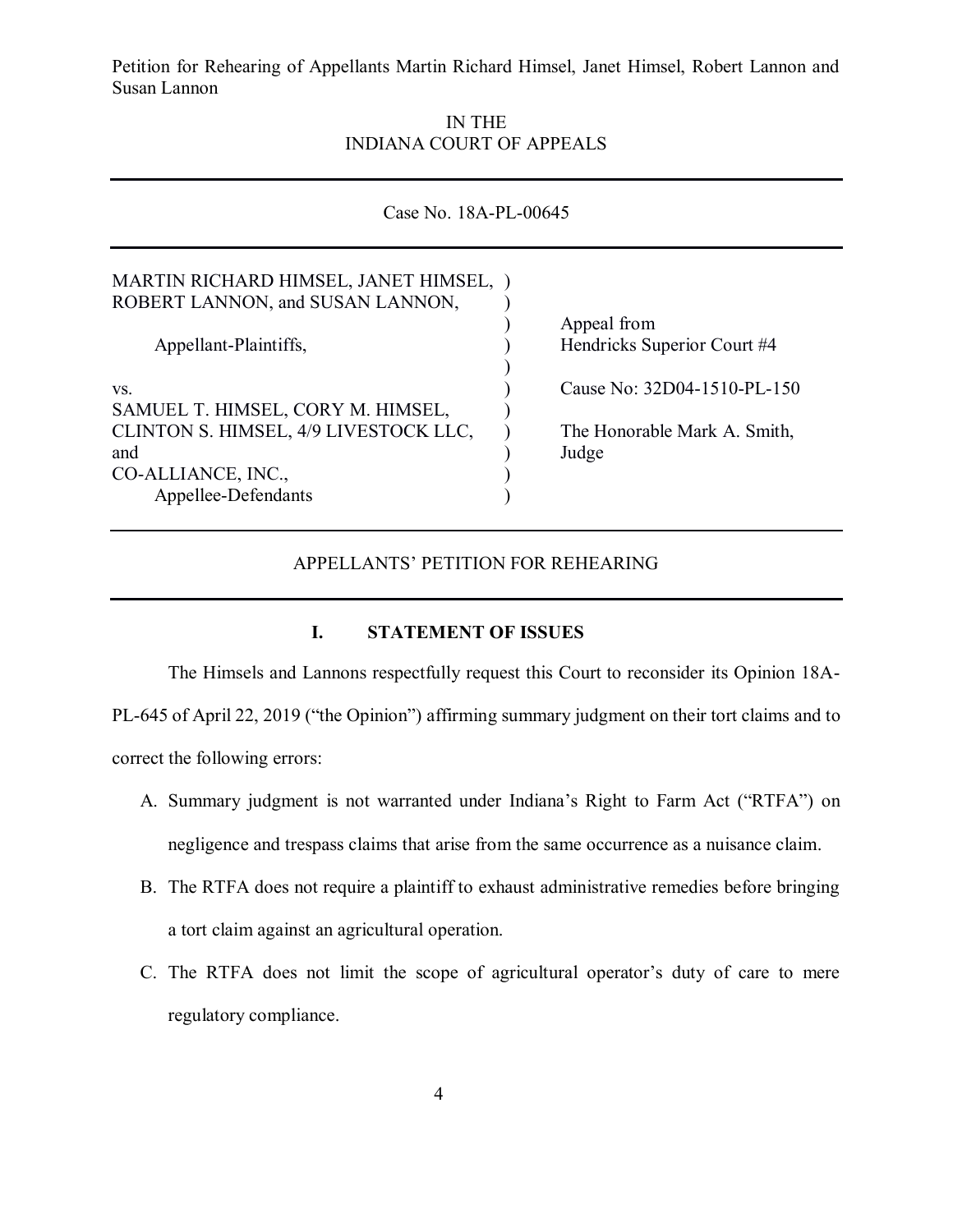- D. If a decision to change the type or size of an agricultural operation is unreasonable under the circumstances, the decision constitutes negligent operation under the RTFA.
- E. Summary judgment is not warranted under the RTFA on a nuisance claim against an agricultural operation that becomes a nuisance after its first year of operation, when there is evidence that the operation would have been a nuisance during that first year.

## **II. SUMMARY OF ARGUMENT**

In its Opinion, this Court construed Indiana's Right to Farm Act ("RTFA") beyond its plain terms and intended scope. The RTFA provides agricultural operations with immunity from nuisance liability only when certain conditions are met; namely, a showing that the nuisance is not negligently caused, and the nuisance-causing form of the operation would not have been a nuisance had it existed when the operation began. Ind. Code  $\S$  32-30-6-9(a) and (d)(2). And, because the RTFA is an affirmative defense and a statute in derogation of the common law, its terms are to be strictly construed against the party seeking its protection. *Smith v. Dunn Hosp. Grp. Manager, Inc.*, 61 N.E.3d 1271, 1274 (Ind. Ct. App. 2016).

Nevertheless, the Court abandoned this and other rules of statutory construction to conclude that the RTFA provides sweeping immunity not only for nuisance, but negligence and trespass as well, so long as the offending agricultural operation is located in an area historically used for some sort of farming (Opinion ¶¶19-25), has complied with regulations (Opinion ¶27), and the plaintiffs failed to pursue administrative remedies (Opinion ¶26)—rulings that have no foundation in the express provisions of the RTFA.

In addition, the Court's Opinion breaks with fundamental principles of tort and administrative law which do not require a plaintiff to exhaust administrative remedies before bringing a tort claim and do not consider a defendant's regulatory compliance to be a *per se* defense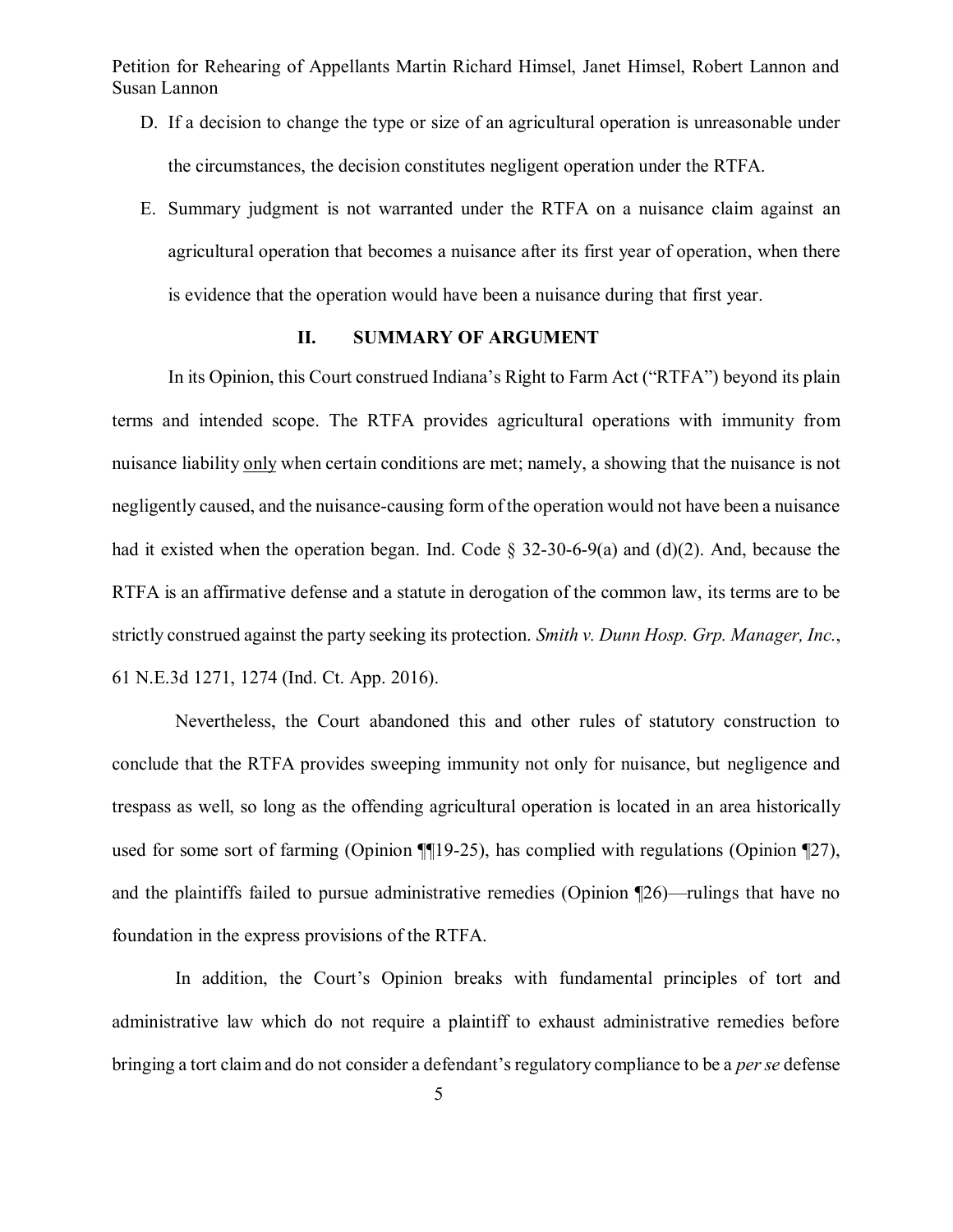Petition for Rehearing of Appellants Martin Richard Himsel, Janet Himsel, Robert Lannon and Susan Lannon to tort liability. The Court also failed to follow Indiana's summary judgment standard by ignoring evidence that supports each element of the Himsels and Lannons' distinct tort claims that, at minimum, creates genuine fact issues precluding summary judgment on those claims. Accordingly, the Himsels and Lannons respectfully request this Court to grant their Petition for

Rehearing and correct these errors as more fully discussed below.<sup>1</sup>

 $\overline{a}$ 

# **III. ARGUMENT**

# A. The RTFA Does Not Immunize Agricultural Operations From Negligence and Trespass Claims that Arise From the Same Occurrence as a Nuisance Claim

The Court's Opinion affirms summary judgment on the Himsels and Lannons' distinct negligence and trespass claims concluding that holding otherwise "would eviscerate [the RTFA] and deny the [CAFO Operators] the protection intended by the Legislature when it passed the [RTFA]." (Opinion at ¶¶27, 28 and FN 8) However, it is the Court's ruling that fails to give effect to the Legislature's stated intent in passing the RTFA; namely, to "limit[] the circumstances under which agricultural operations may be deemed to be a nuisance." Ind. Code  $\S$  32-30-6-9(b) (emphasis added).

Claims for nuisance, negligence and trespass are distinct causes of action in Indiana, and are analyzed separately even when they arise from the same facts. *See, e.g., KB Home Indiana Inc. v. Rockville TBD Corp.*, 928 N.E.2d 297, 304 (Ind. Ct. App. 2010) (separately analyzing nuisance,

<sup>1</sup> By construing the RTFA to prevent the Himsels and Lannons from obtaining *any* remedy for the damages they have suffered due to the CAFO Operators' tortious conduct, the Court's Opinion renders the RTFA unconstitutional as applied under the Open Courts Clause in Article I, Section 12 of the Indiana Constitution. And, by interpreting the RTFA to allow a continuing trespass on the Himsels and Lannons' properties, the Court's Opinion renders the RTFA unconstitutional as applied under the Takings clauses of the U.S. and Indiana constitutions. This Petition does not address these constitutional concerns. However, the Himsels and Lannons reserve their right to raise them on transfer to the Indiana Supreme Court if the following errors are not corrected.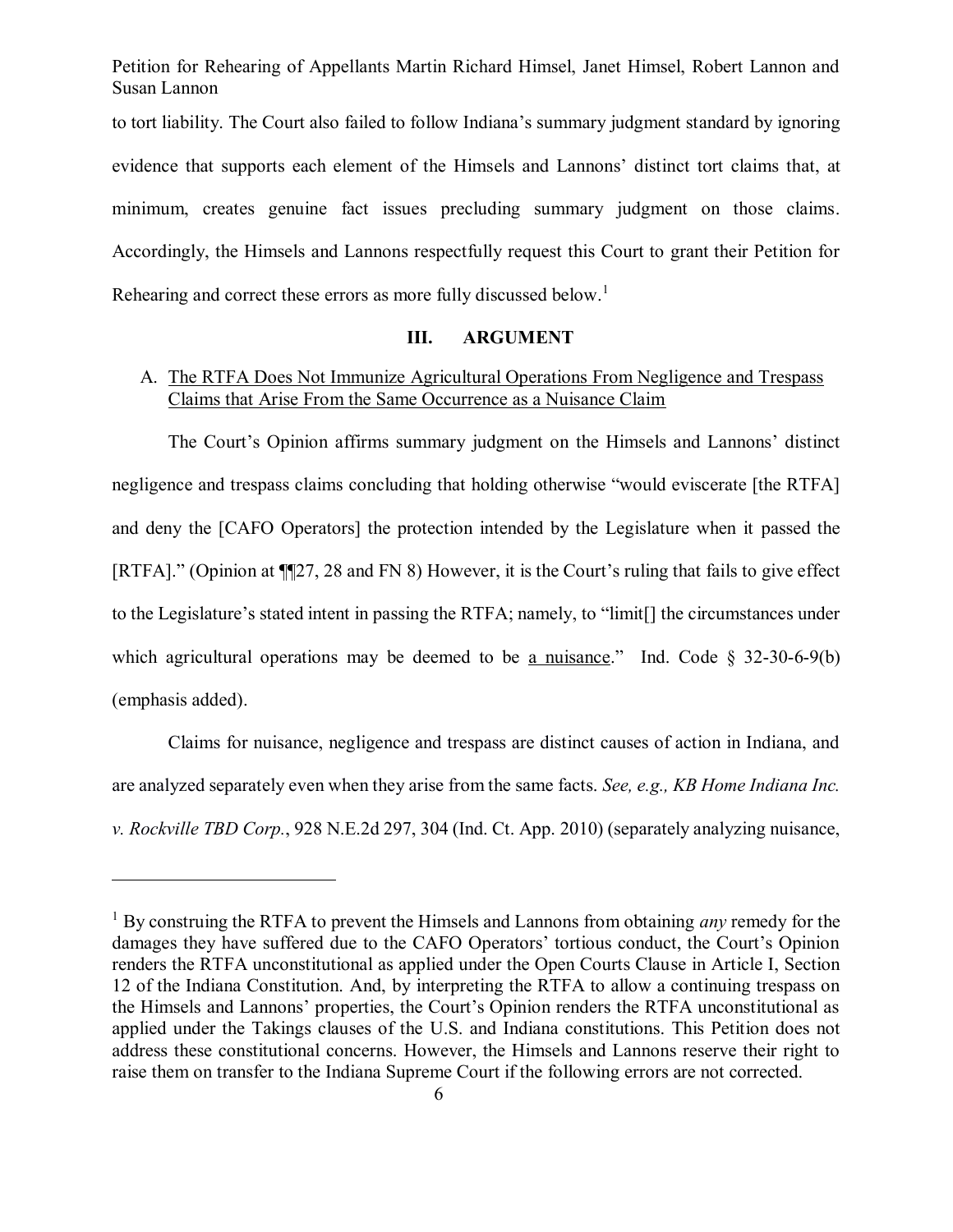negligence and trespass claims arising from environmental contamination). Nuisance law protects the right to reasonably use property without interference. *Indiana Motorcycle Ass'n v. Hudson*, 399 N.E.2d 775, 778 (Ind. Ct. App. 1980). Trespass protects the right to exclusively possess property. *Indiana Michigan Power Co. v. Runge*, 717 N.E.2d 216, 227 (Ind. Ct. App. 1999). Both trespass and nuisance may be deliberate, negligent, or an unintended byproduct of an intentional act. *See e.g. Bonewitz v. Parker*, 912 N.E.2d 378, 380, 384 (Ind. Ct. App. 2009) (finding an actionable nuisance from a mycelium furnace even though the operator took care to minimize its impact); *Hawke v. Maus*, 226 N.E.2d 713, 717 (Ind. Ct. App. 1967) (holding that intentional trespass requires only that the "act which results in the trespass" be intentional). In contrast, liability in negligence depends not on the kind of harm caused, but on whether reasonable care was used. *Harradon v. Schlamadinger*, 913 N.E.2d 297, 300 (Ind. Ct. App. 2009). Because nuisance, negligence and trespass claims are distinct, the RTFA's limitation on nuisance has no effect on negligence and trespass.

Indeed, when interpreting a statute, a court is to be "mindful of both what it 'does say' and what it 'does not say.'" *ESPN, Inc. v. Univ. of Notre Dame Police Dep't*, 62 N.E.3d 1192, 1195 (Ind. 2016). The RTFA has nothing to say about "limiting the circumstances" under which an agricultural operation can be held liable for negligence or trespass. To the contrary, the RTFA expressly states that its protections do not apply to nuisances that are negligently caused. Ind. Code  $$32-30-6-9(a).$ 

Furthermore, the Court's policy justification is out of place when there is no ambiguity in the law itself. *Simmons v. Himmelreich*, 136 S. Ct. 1843, 1848 (2016) (statutory construction begins with the presumption that the legislature "says what it means and means what it says"); *Clippinger v. State*, 54 N.E.3d 986, 989 (Ind. 2016) ("we assume that the language in a statute was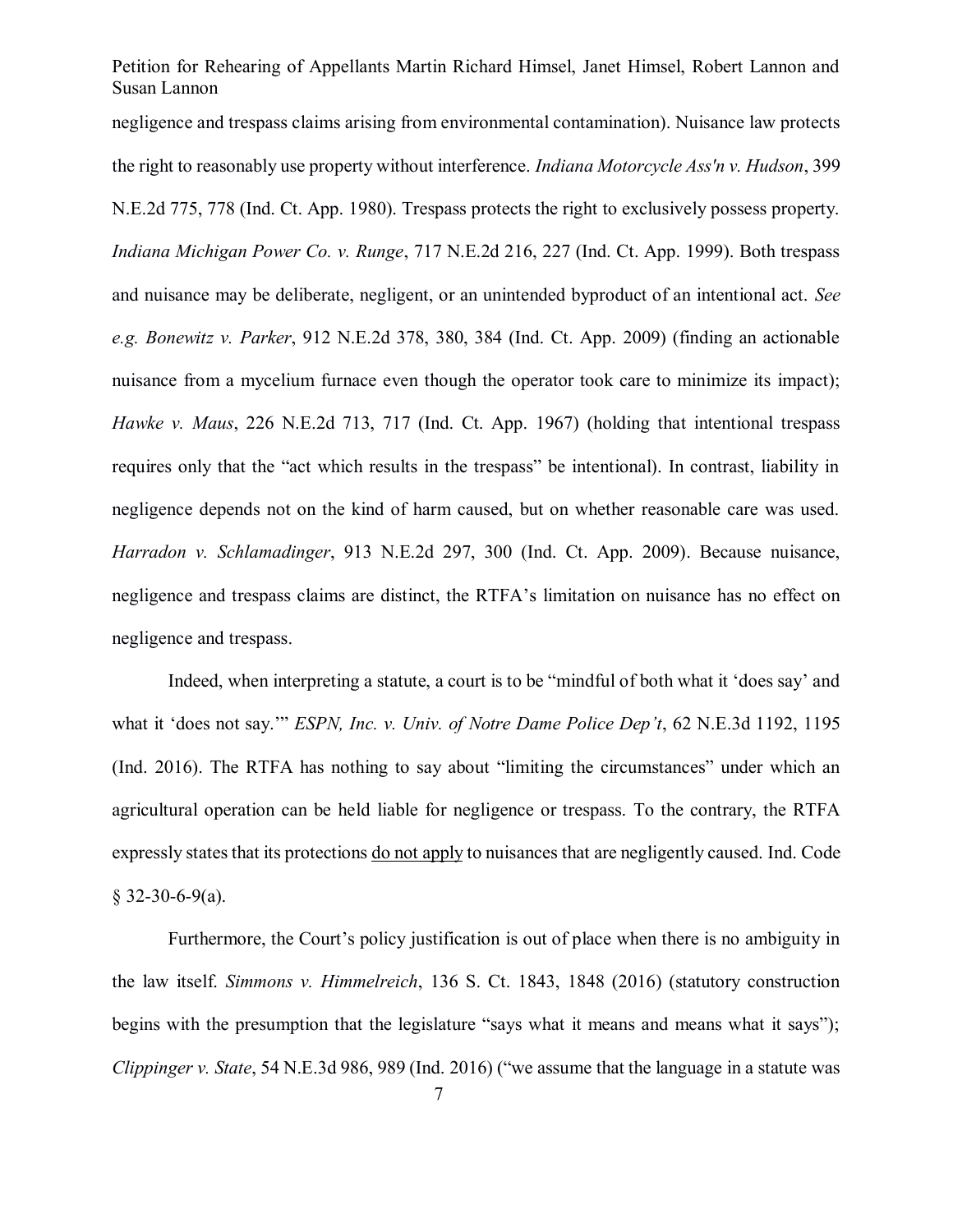Petition for Rehearing of Appellants Martin Richard Himsel, Janet Himsel, Robert Lannon and Susan Lannon used intentionally"); *State v. I.T.*, 4 N.E.3d 1139, 1143 (Ind. 2014) ("[a]n unambiguous statute needs no interpretation"); *Miller v. Town Bd. of Sellersburg*, 88 N.E.3d 217, 218 (Ind. Ct. App. 2017) ("unambiguous statutes leave no room for judicial construction"). Rather, when a statute is clear, a court simply applies its unambiguous language, which is the "best evidence" of the legislature's intent. *Day v. State*, 57 N.E.3d 809, 812 (Ind. 2016).

The Court's Opinion cites to a Texas case holding that Texas' RTFA bars trespass claims. (Opinion at ¶28) But that case is inapposite because it relies on construction of Texas' unique law that differs from Indiana's. Indeed, the Texas RTFA has no negligence exception like Indiana's and has provisions that protect agricultural operations from all civil liability in some circumstances. *See* Tex. Agric. Code Ann. § 251.006(a). Moreover, a nuisance in Texas is defined to include a physical invasion of property and, therefore, includes trespass. *Ehler v. LVDVD, L.C.*, 319 S.W.3d 817, 823 (Tex. App. 2010). Conversely, Indiana's nuisance statute defines nuisance as an interference with "the comfortable enjoyment of life or property" and, therefore, does not include trespass. Ind. Code § 32-30-6-6.

Indiana's RTFA provides immunity from nuisance suits, only. The Court's ruling otherwise improperly substitutes the Court's judgment for that of the Legislature, which was definitively expressed in 2005 when it amended the "significant change" provision in RTFA subsection (d)(1). *See* Ind. P.L. 23-2005. At that time, it had been a decade since this Court held in *Lever Bros. Co. v. Langdoc* that evidence of invasion by noxious materials could give rise to actions in nuisance, negligence, and trespass. 655 N.E.2d 577, 583 (Ind. Ct. App. 1995). Yet the Legislature still limited the RTFA's application only to nuisance. *See* Ind. P.L. 23-2005. Had the legislature intended for the RTFA to bar tort claims beyond nuisance, it would have had to do so explicitly. *Smith,* 61 N.E.3d at 1274 ("when the legislature enacts a statute in derogation of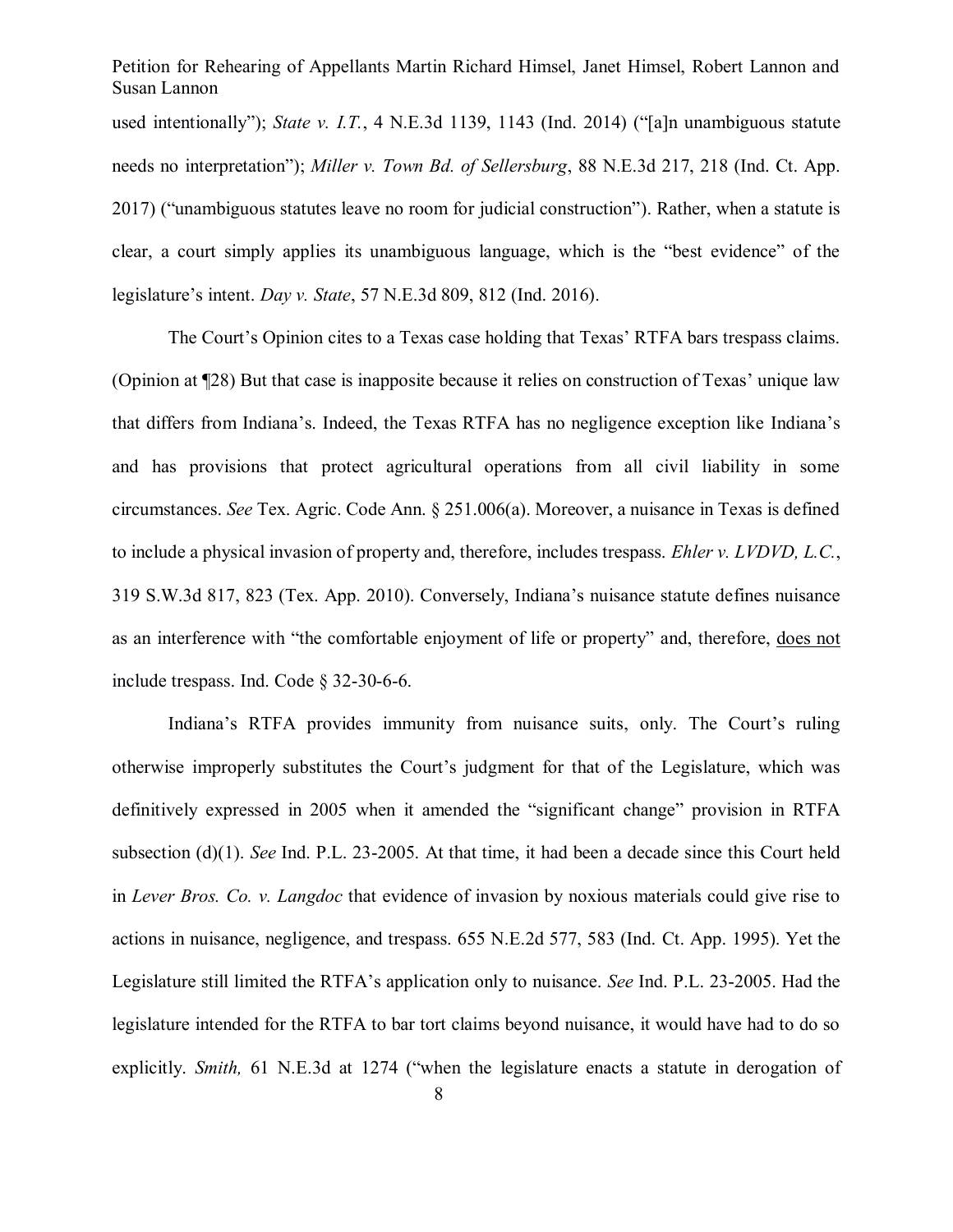Petition for Rehearing of Appellants Martin Richard Himsel, Janet Himsel, Robert Lannon and Susan Lannon common law, [courts] presume that the legislature is aware of the common law, and does not intend to make any changes beyond what is declared in express terms or by unmistakable implication"). Thus, the Court's determination that the RTFA bars negligence and trespass claims was error.

## B. The RTFA Does Not Require a Plaintiff to Exhaust Administrative Remedies

The Court's Opinion holds that the Himsels and Lannons' "nuisance claim fails as a matter of law" under the RTFA because "they did not seek judicial review" of county zoning approvals for the CAFO and "did not appeal issuance of [the IDEM] permits" for the CAFO which, according to the Court, provided the Himsels and Lannons "ample due process." (Opinion at ¶26) Nowhere in the plain text of the RTFA can such a rule be found. Thus, the Court's holding is error for that reason alone. *Smith,* 61 N.E.3d at 1274.

In addition, there is no evidence that the zoning and IDEM approvals were improperly issued. Accordingly, had the Himsels and Lannons sought review of those decisions, they would have futilely wasted everyone's time and resources. Consequently, if the Court's ruling stands, it will have the perverse effect of prompting more litigation against new CAFOs, not less, by neighbors who will be forced to bring baseless administrative appeals just to preserve their right to sue for damages should a CAFO cause harm down the road.

Moreover, the Court's exhaustion rule breaks with established Indiana law in the following respects:

#### *1. Courts decide tort claims, not county or state agencies*

This Court has confirmed that "a plaintiff raising a common law negligence claim need not exhaust administrative remedies." *S.E. Ind. Nat. Gas Co. v. Ingram,* 617 N.E.2d 943, 949 (Ind. Ct. App. 1993). The reason: courts decide tort claims, not administrative agencies. *Id.* at 950. As such, "questions of duty, breach of duty, causation and injury have traditionally fallen within the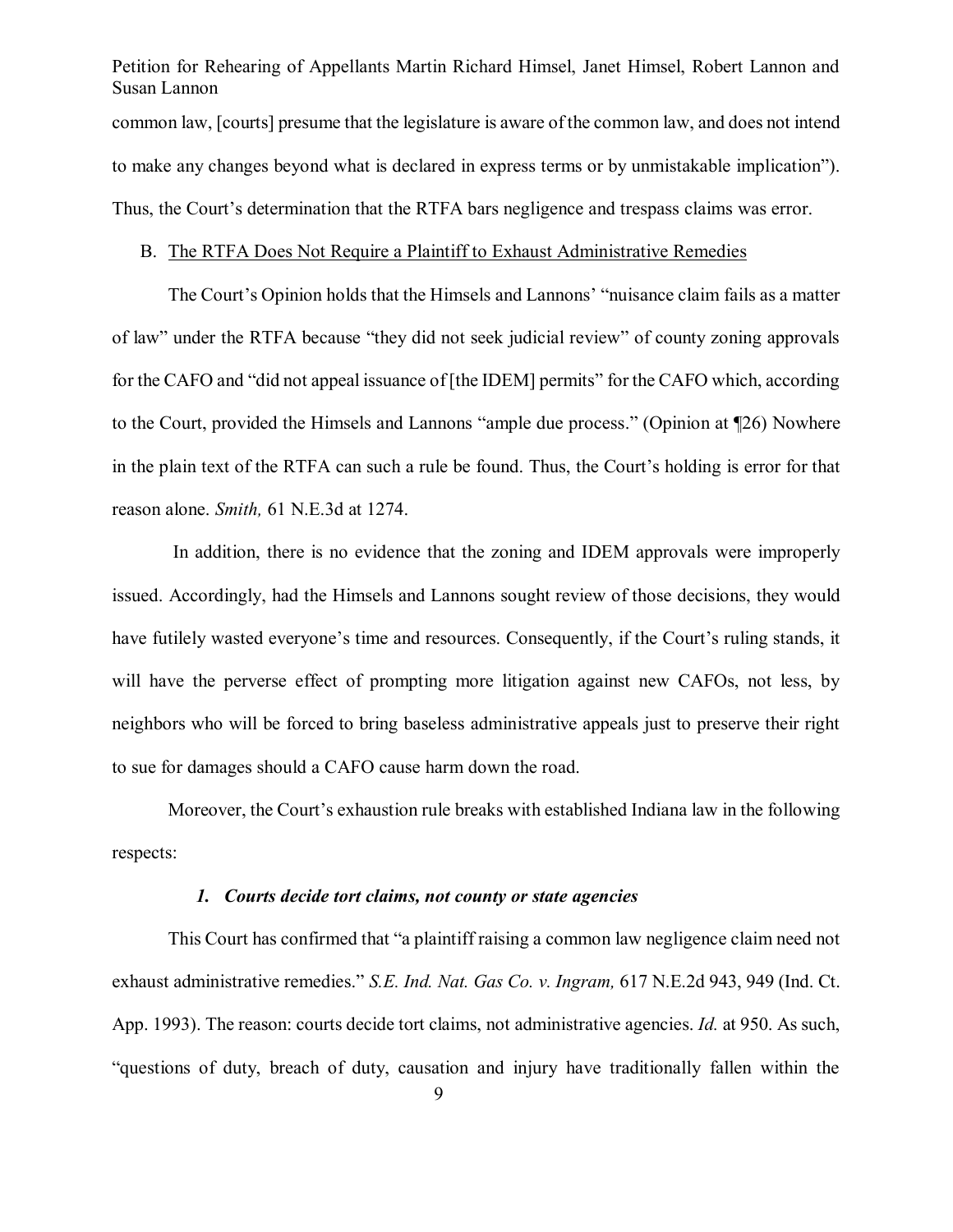Petition for Rehearing of Appellants Martin Richard Himsel, Janet Himsel, Robert Lannon and Susan Lannon competence of the judiciary and its fact-finding jury" and "[d]eference is not granted [to an] agency's legal conclusion . . . because regardless of the facts and law found by the agency, neither the jury nor the court will be bound by the [agency's] determinations." *Id.* at 947. Without a doubt, the CAFO's zoning and IDEM approvals decided issues of zoning and environmental law only. They did not and could not have adjudicated any aspect of the Himsels and Lannons' tort claims.

And, contrary to the Court's Opinion that pursuing administrative appeals would have provided the Himsels and Lannons with "ample due process" (Opinion at ¶26), such appeals cannot provide an award of damages and are, therefore, "no remedy at all for a common law tort." *S. E. Ind. Nat. Gas Co. v. Ingram,* 617 N.E. 2d at 950. In sum, the Court's Opinion that the Himsels and Lannons forfeited their right to sue for damages because they did not exhaust administrative remedies, allows a county and state agency, not a jury, to decide the Himsels and Lannons' tort claims thereby impairing "the very substance of [their] right to jury trial protected by the Indiana Constitution." *Id.* at 951.

# *2. The RTFA does not provide a per se defense to negligence based on compliance with regulations*

The Court' Opinion concludes the CAFO Operators' regulatory compliance means they were not negligent in siting or operating their CAFO and, therefore, the negligence exception to RTFA immunity does not apply. (Opinion at ¶27). But for the Court's conclusion to make sense requires a showing that the scope of the CAFO Operators' duty of care is limited to regulatory compliance by the RTFA, and no such showing has been or could be made in this case.

Specifically, "[d]uties which may be the basis of a negligence action may arise by statute or by operation of law." *S. E. Ind. Nat. Gas,* 617 N.E.2d at 951. In Indiana, those who want to operate CAFOs certainly have a statutory duty to comply with applicable regulations. But apart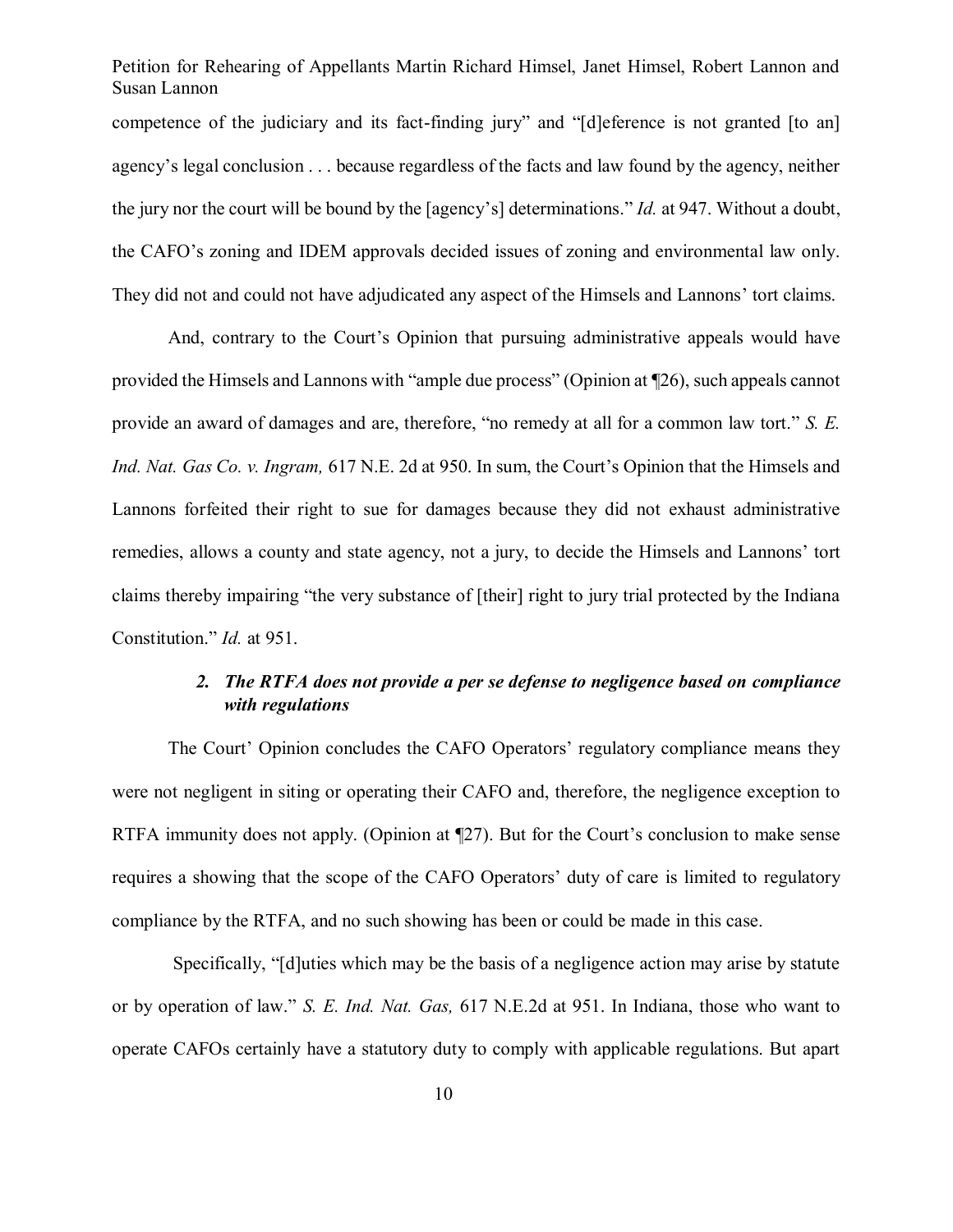Petition for Rehearing of Appellants Martin Richard Himsel, Janet Himsel, Robert Lannon and Susan Lannon from that, they also have a common law duty to use due care. *Id.* at 953 ("the law imposes but one common law duty and that duty is to use due care [which] . . . is the same for all relations, without regard to the facts of the case").

Whether due care is exercised is distinct from whether statutory requirements have been met. *S. E. Ind. Nat. Gas Co. v. Ingram*, 617 N.E.2d at 950 ("the test of reasonable care aris[es] from common law" and is "a wholly distinct standard dependent largely upon the circumstances of the case and upon what a jury may decide a reasonably prudent person would have done under the circumstances.") This distinction is why Indiana courts have long recognized that compliance with regulation does not preclude tort liability. *See e.g., Bonewitz v. Parker*, 912 N.E.2d 378, 382 (Ind. App. 2009), *trans. denied.* (whether a land use "is in accord with various rules and regulations does not require a finding [that] the use is reasonable.")

As discussed above, had the legislature intended for the RTFA to limit the scope of an agricultural operator's duty in tort to regulatory compliance, it would have had to do so explicitly. *Smith*, 61 N.E.3d at 1274. Yet nothing in the RTFA's plain text says anything about the scope of an agricultural operator's duty, much less explicitly state that it is limited to regulatory compliance. As discussed below, the Himsels and Lannons designated evidence that supports each element of their negligence claim, including operational negligence. The Court should have considered this evidence, along with evidence of regulatory compliance.

# C. If the Decision to Change the Type or Size of an Agricultural Operation is Unreasonable, it is "Negligent Operation" under the RTFA

The Court's Opinion concludes that building and siting a CAFO cannot be "negligent operation" under the RTFA. (Opinion at ¶27). This view ignores the "substantial change" provision of the RTFA which states that converting from one type of agricultural operation to another is not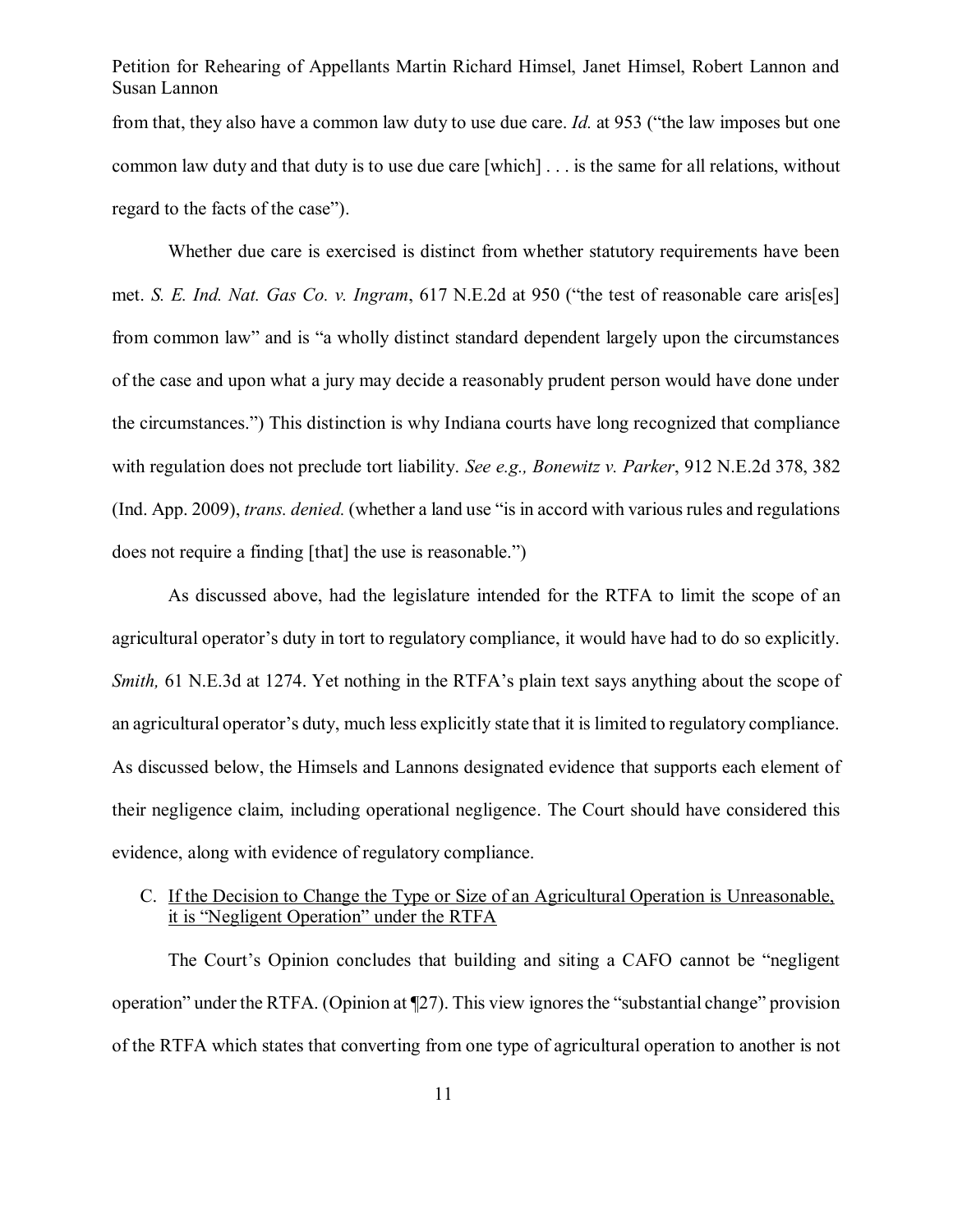a "significant change" that would remove the RTFA's protection, but is part of the ongoing operation. Ind. Code § 32-30-6-9(d)(1). Put another way, the decision to switch from growing crops to producing 8,000 hogs in a CAFO is no less "operational" than a decision to switch from growing corn to soybeans. If that decision is negligent—i.e., unreasonable under the circumstances—it is "negligent operation." To hold otherwise writes the "significant change" provision out of the statute.<sup>2</sup>

Such a reading also eliminates the duty for agricultural operators to exercise reasonable care. Therefore, since there are no regulatory limits on the size or scale of CAFOs, the Court's interpretation allows 80,000-head hog skyscrapers with surrounding lakes of hog waste to be built on any farm field in Indiana, because no matter how extreme, unreasonable, or harmful, no such decision would ever be considered "negligent operation." The RTFA cannot be read to allow such an unjust and absurd result.

## D. The Court Ignored Evidence Precluding Summary Judgment on Negligence and Trespass

Indiana's summary judgment standard is aimed at protecting a party's day in court. *Hughley v. State*, 15 N.E.3d 1000, 1003 (Ind. 2014); *Simon Prop. Grp., L.P. v. Acton Enterprises, Inc.*, 827 N.E.2d 1235, 1239–40 (Ind. Ct. App. 2005) (summary judgment is "a lethal weapon generally disfavored as an alternative to trial"). Accordingly, unlike federal practice, "Indiana imposes a more onerous burden: to affirmatively negate an opponent's claim." *Hughley v. State*, 15 N.E.3d at 1003. Under this standard, the bar is set deliberately low for the non-movant: any sworn testimony may suffice to create a genuine issue of material fact. *Id.* at 1004. Nonetheless,

 $\overline{a}$ 

 $2$  And, if the decision to switch from crops to CAFO is not part of the ongoing operation, then the RTFA would not protect the CAFO.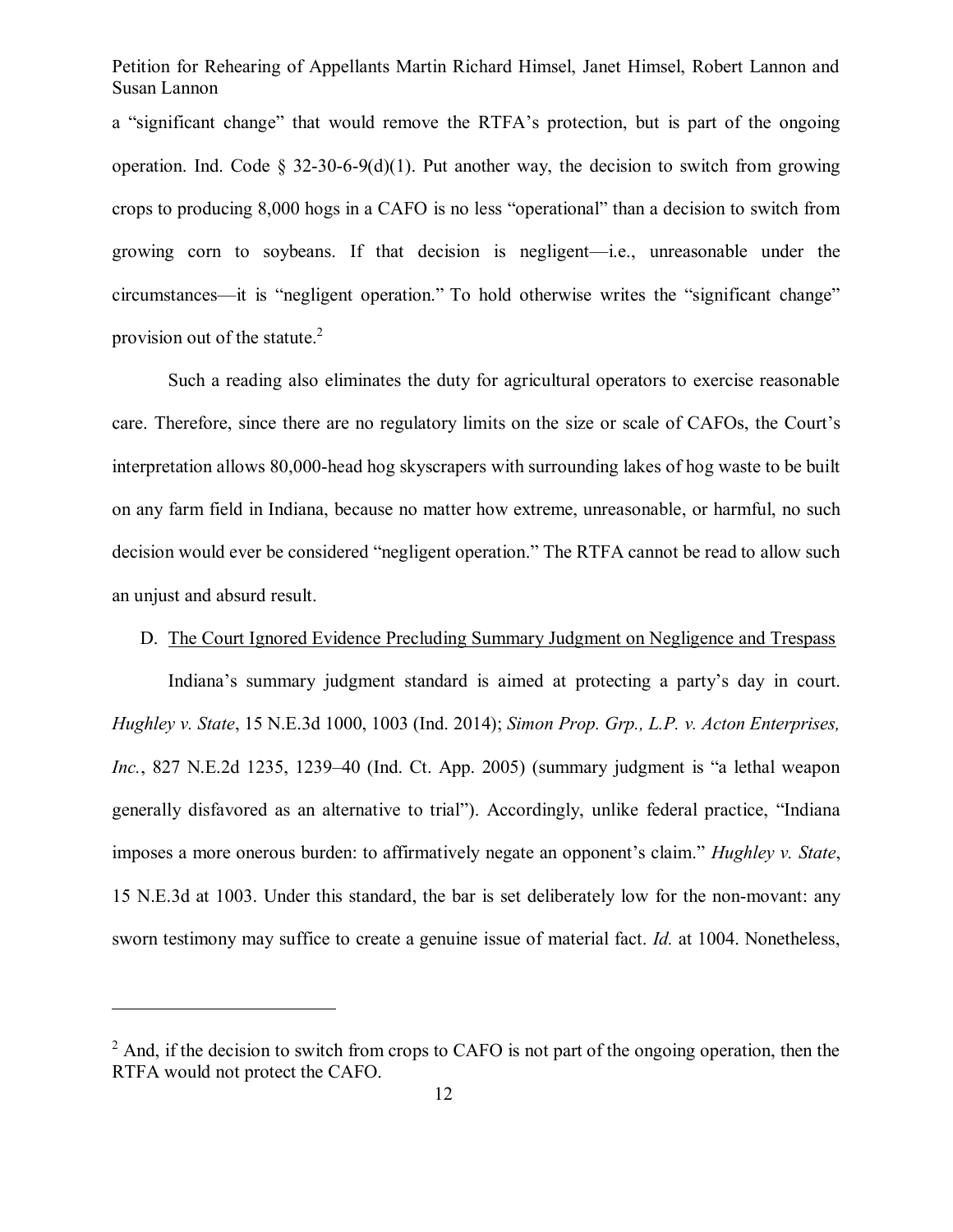Petition for Rehearing of Appellants Martin Richard Himsel, Janet Himsel, Robert Lannon and Susan Lannon the Court's Opinion affirms summary judgment on the Himsels and Lannons' trespass and negligence claims, despite credible evidence designated in support.

### *1. The Court ignored undisputed evidence of trespass*

The Court's Opinion rejects the Himsels and Lannons' trespass claim as "artful pleading" and "purportedly based on the unlawful physical intrusion of the CAFO's noxious emissions" and allegations that those emissions "are chemical compounds that result in a physical, space-filling invasion into their homes." (Opinion ¶28) (emphasis added, internal quotation removed). But the Himsels and Lannons did far more "allege" a physical invasion, they provided credible, expert testimony and scientific evidence of that fact.

Specifically, the Himsels and Lannons designated the affidavit of Dr. Mark Chernaik who has a Ph.D. in biochemistry and environmental toxicology from John Hopkins University. (App. VI: 173-195) In his affidavit, Dr. Chernaik details the results of air testing he conducted at the Himsels and Lannons' homes which confirmed dangerous levels of ammonia from the CAFO at an order of magnitude above ordinary outdoor levels, and emissions of volatile fatty acids at levels 28 times the odor threshold. (App. VI:181-189) Consistent with the scientific literature detailed in Dr. Chernaik's affidavit and the designated affidavit of Charles McGinley, P.E. (App. VI:160-168), exposure to these noxious chemicals burn the Himsels and Lannons' noses, throats and eyes making it difficult for them to live, eat and sleep (App. VII:147, 152, 170), and is well known to threaten their health. (App. VI:162-164) Moreover, Dr. Chernaik unequivocally confirmed that, "although gaseous and therefore invisible to the naked eye, . . . volatile fatty acids and ammonia found on the Himsels' and Lannons' properties . . . are *space-filling* compounds." (App. VI:192- 193) The Court cannot ignore this material evidence.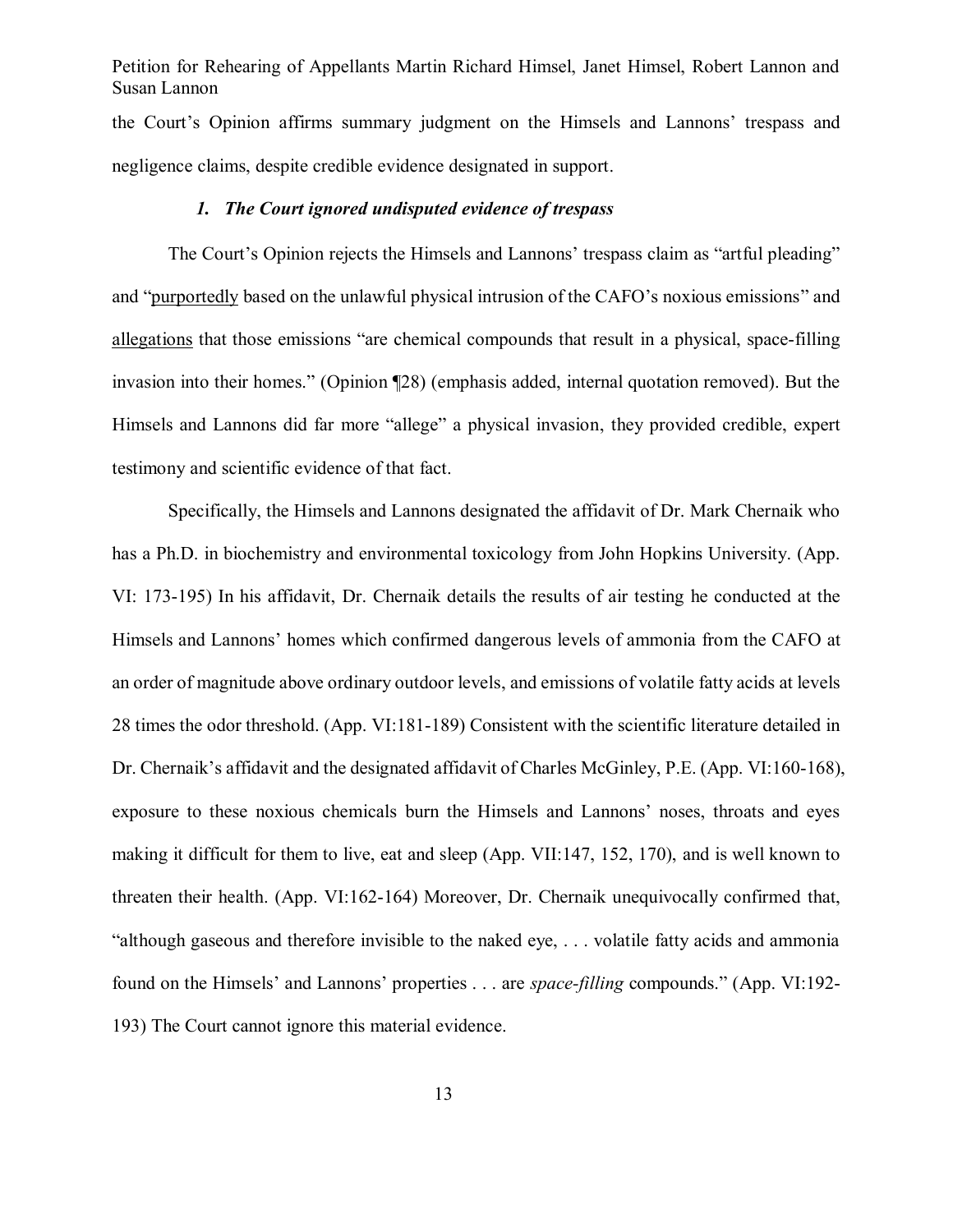In Indiana, a trespass can take the form of invasion by noxious materials. *Lever Brothers*, 655 N.E.2d at 582. While the invasion must be physical, if the evidence conflicts as to whether the invasion is physical, the question is one for the jury. To illustrate, in *Indiana Michigan Power*, this Court upheld the denial of summary judgment on trespass by electromagnetic field because "the legal and the scientific communities are currently divided over the precise nature of EMF and its ability to create a trespass." 717 N.E.2d at 228. There is no reason for a different result here.

The CAFO Operators did not designate any evidence indicating that the noxious pollutants from their CAFO are not physical. Nor did they suggest any material distinction between the CAFO's emissions and the invisible, intangible virus particles in *TDM Farms v. Wilhoite Family Farm, LLC*, 969 N.E.2d 97, 109 (Ind. Ct. App. 2012), or the innocuous seeds of wetland plants in *B&B, LLC v. Lake Erie Land Co.*, 943 N.E.2d 917, 927 (Ind. Ct. App. 2011), both of which were sufficient to support a trespass. Indeed, the CAFO Operators acknowledge that their argument that noxious CAFO emissions are not physical—is contrary to the "modern understanding of science." (Appellees' Br. 33-34) The Court erred in affirming summary judgment on trespass.

## *2. The Court ignored material evidence of negligence*

The Himsels and Lannons brought a distinct negligence claim (App. III:006-008) that, as discussed above, is not limited by the RTFA. In support, they presented extensive expert testimony on the applicable standard of care, specific breaches of that standard, and of the harm that was foreseeably and proximately caused by those breaches. (*See* Appellants' Br. at 33-38 for a detailed discussion of the evidence designated in support of each element of negligence.) They also identified multiple reasonable and well-supported inferences of negligence based on the designated evidence including *inter alia* that the CAFO Operators violated the Emergency Planning and Community Right-to-Know Act, a federal statute intended to prevent harm from the effects of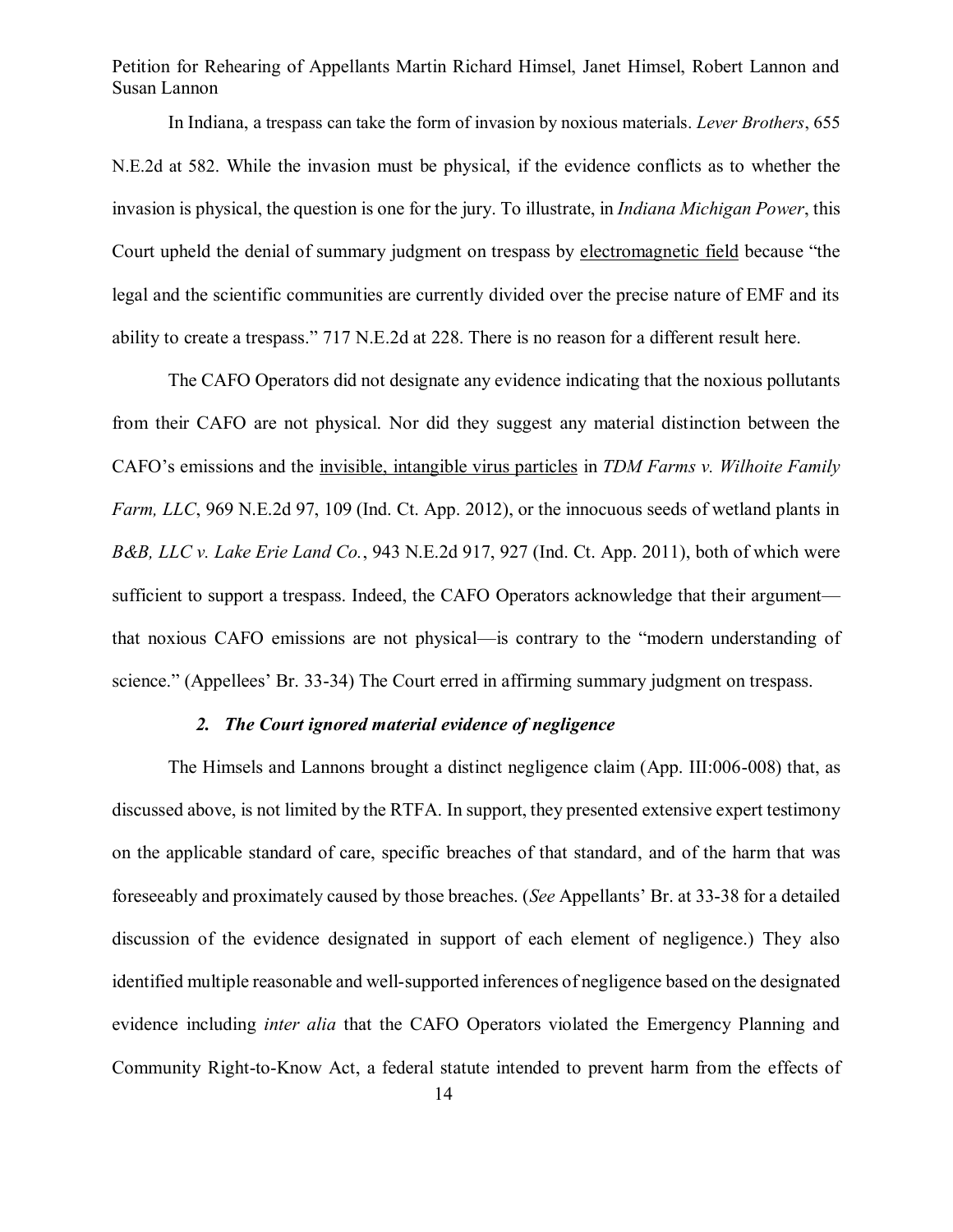Petition for Rehearing of Appellants Martin Richard Himsel, Janet Himsel, Robert Lannon and Susan Lannon ammonia releases—deemed "extremely hazardous" under EPRCA. (Appellants' Br. at 37) Notably, these inferences—which must be construed in the Himsels and Lannons' favor—do not depend on a "negligent siting" theory, but relate to CAFO's day-to-day operations. This evidence precludes summary judgment on negligence. *Harradon*, 913 N.E.2d at 300 ("summary judgment is rarely appropriate [in negligence cases] because such cases are particularly fact sensitive and are governed by a standard of the objective reasonable person—one best applied by a jury after hearing all of the evidence".

# E. The RTFA Does Not Protect an Agricultural Operation that Becomes a Nuisance After its First Year of Operation, if it Would Have Been a Nuisance During that First Year

Subsection (d) of the RTFA is unambiguous. It states that once an agricultural operation has been in continuous operation for more than one year, it is protected by the RTFA only if it would not have been a nuisance during that first year. Ind. Code § 32-30-6-9(d). The Court's Opinion impermissibly stretches this straightforward language to mean that as long as farming "generally" would not have been a nuisance "in or around" the first year, then the at-issue operation is protected. (Opinion at ¶¶20, 24-25) In other words, the Court's Opinion writes the one-year of continuous operation requirement out of the statute, and holds that because a wheat field would not have been a nuisance in the first year, the RTFA protects all possible agricultural operations after that first year.

The Seventh Circuit's decision in *Dalzell v. Country View Family Farms, LLC*, 517 F. App'x 518 (7th Cir. 2013), illustrates why the Court's reading of subsection (d) is wrong. In that case, the plaintiff argued that the RTFA did not apply to protect a 2,800 hog CAFO because it was built in 2007 after the plaintiff had already moved to the area. *Id.* at 518. In rejecting that argument, the court explained, "the land [where the CAFO sits] appears to have been in agricultural use since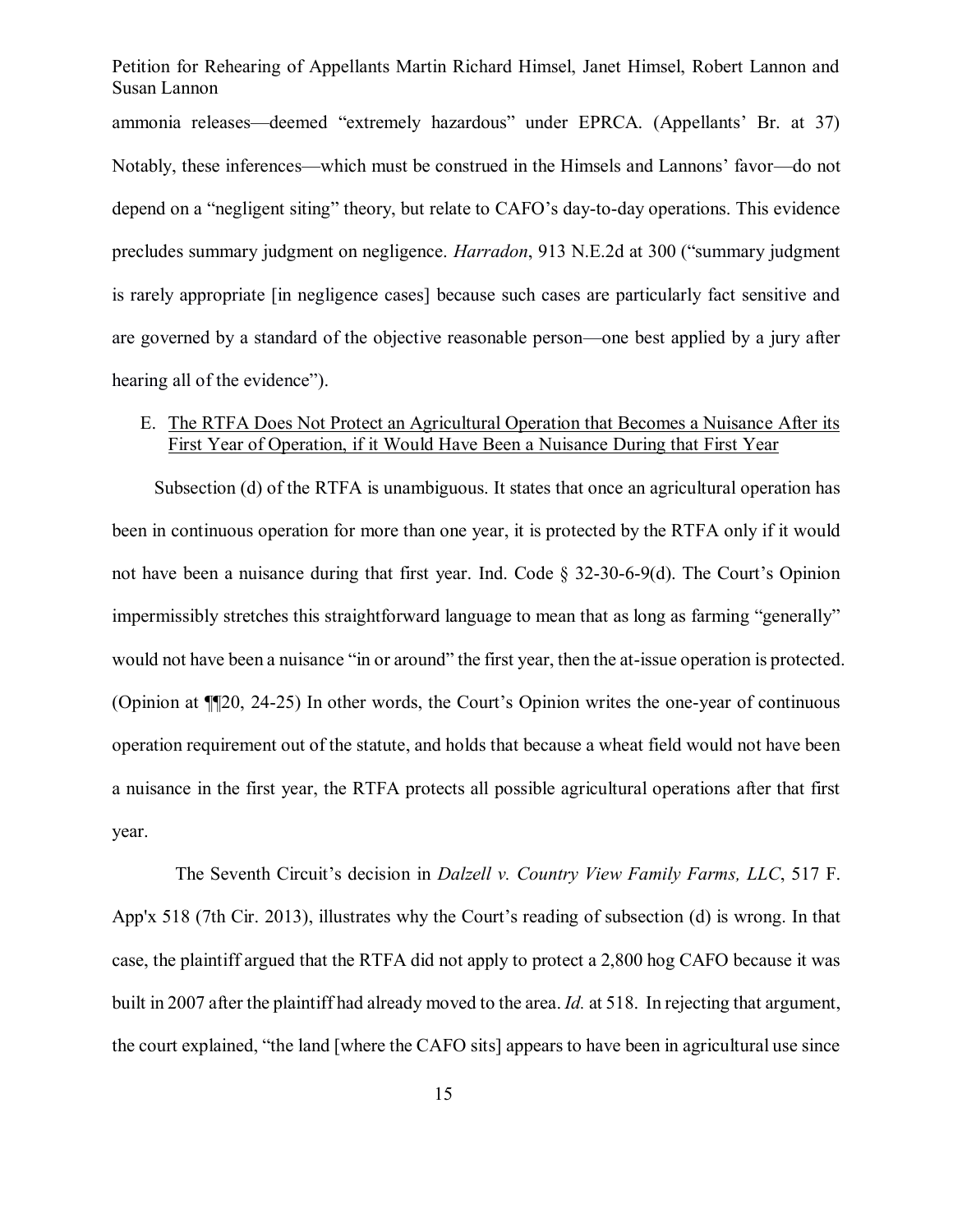Petition for Rehearing of Appellants Martin Richard Himsel, Janet Himsel, Robert Lannon and Susan Lannon 1956, long before plaintiffs bought their parcels, if not earlier [and] . . . [p]laintiffs do not contend that the [the CAFO] would have been a nuisance in the 1950s." *Id.* at 519.

Breaking with *Dalzell*, the Court here nevertheless concludes that requiring a defendant to establish that his nuisance-causing operation would not have been a nuisance in year one, "would eviscerate the protections of the RTFA." (Opinion at ¶25). But, as discussed above, such policy concerns are out of place when a statute is clear, *Miller v. Town Bd. of Sellersburg*, 88 N.E.3d at 218, and in derogation of the common law requiring strict construction. *Smith,* 61 N.E.3d at 1274.

And, even though the CAFO Operators' have the summary judgment burden to *negate* the Himsels and Lannons' claims, they made no attempt to establish when their operation began, what type of operation it was, and whether it would have been a nuisance to then-existing land uses. Instead they and their *amici* argued that requiring such evidence would "chart a course for agricultural extinction." (Pork Producers' Br. at 12) Such a prediction is wildly overblown considering how easily the Himsels and Lannons were able to provide this evidence.

Specifically, they established that the Himsels' farmhouse has stood since 1926 (App. VIII: 152) *before* crop farming began at the CAFO site in 1941. (App. III:72, 191) They located historical maps from 1904 showing a schoolhouse approximately a quarter-mile away. (App. VIII:159) They provided evidence that their properties and the CAFO property had always been zoned rural-*residential* where CAFOs were prohibited—and that the rural-residential zoning designation continued when Hendricks County updated its zoning ordinance in 2008. (App. VIII:23, 52) They established that none of the surrounding farms produced noxious emissions comparable to those later emitted by the CAFO. (App. VII:191-192, VIII:10). And they demonstrated that the *only* thing that changed "in the vicinity" was the CAFO site itself when it was rezoned in 2013 from "AGR-Agriculture Residential" to "AGI-Agriculture Intense." (App.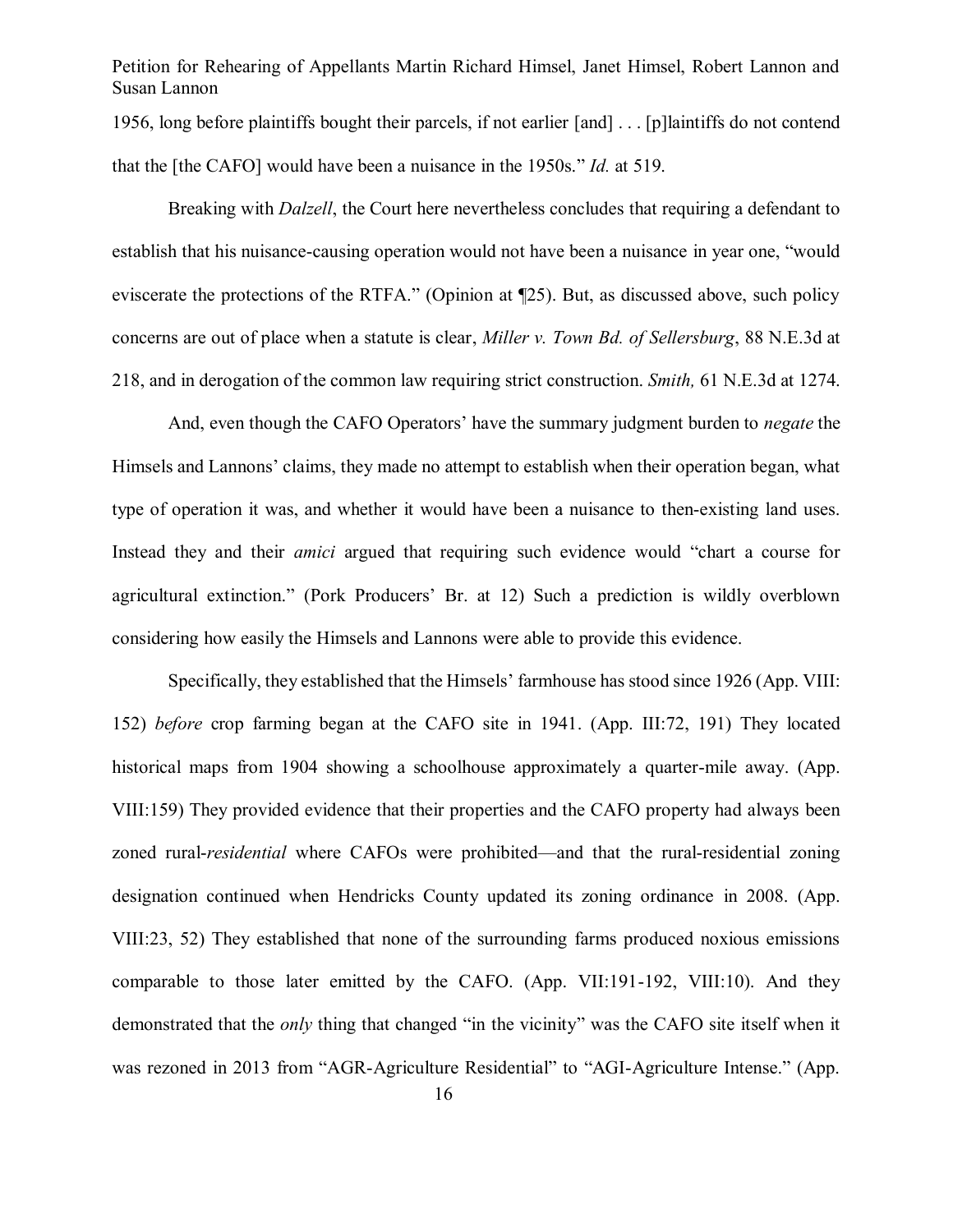VIII:31) This rezoning allowed an industrial-scale CAFO in an area of established rural-*residential* uses, where CAFOs are *still* forbidden except at the CAFO site. (App. VIII:22-23) Construed in the Himsels and Lannons' favor, this evidence establishes that the CAFO, had it been built in 1941, would have been nuisance to Himsel family living in the Himsel's home, just as it is now and is, therefore, not entitled to RTFA protection.

Finally, the Court's construction that the RTFA does not apply because the Himsels somehow "came to the nuisance" once they retired from farming in 2000 and decided to live out their retirement in Richard Himsel's life-long home (Opinion at ¶¶20-24) is particularly unjust. Telling farmers that they lose their property rights upon retirement unless they pack up and move, cannot be what the Legislature had in mind when it sought to protect Indiana's farmers with the RTFA.

#### **IV. CONCLUSION**

For all the foregoing reasons, this Court erred in affirming summary judgment in this case. Accordingly, the Court should grant this Petition for Rehearing and correct its Opinion.

Respectfully submitted,

/s/ Kim E. Ferraro Kim E. Ferraro, Attorney No. 27102-64 Hoosier Environmental Council 541 S. Lake St. Gary, Indiana 46403 Phone: 219/464-0104 Email: kferraro@hecweb.org

Attorney for the Plaintiff-Appellants MARTIN RICHARD HIMSEL JANET HIMSEL ROBERT LANNON SUSAN LANNON